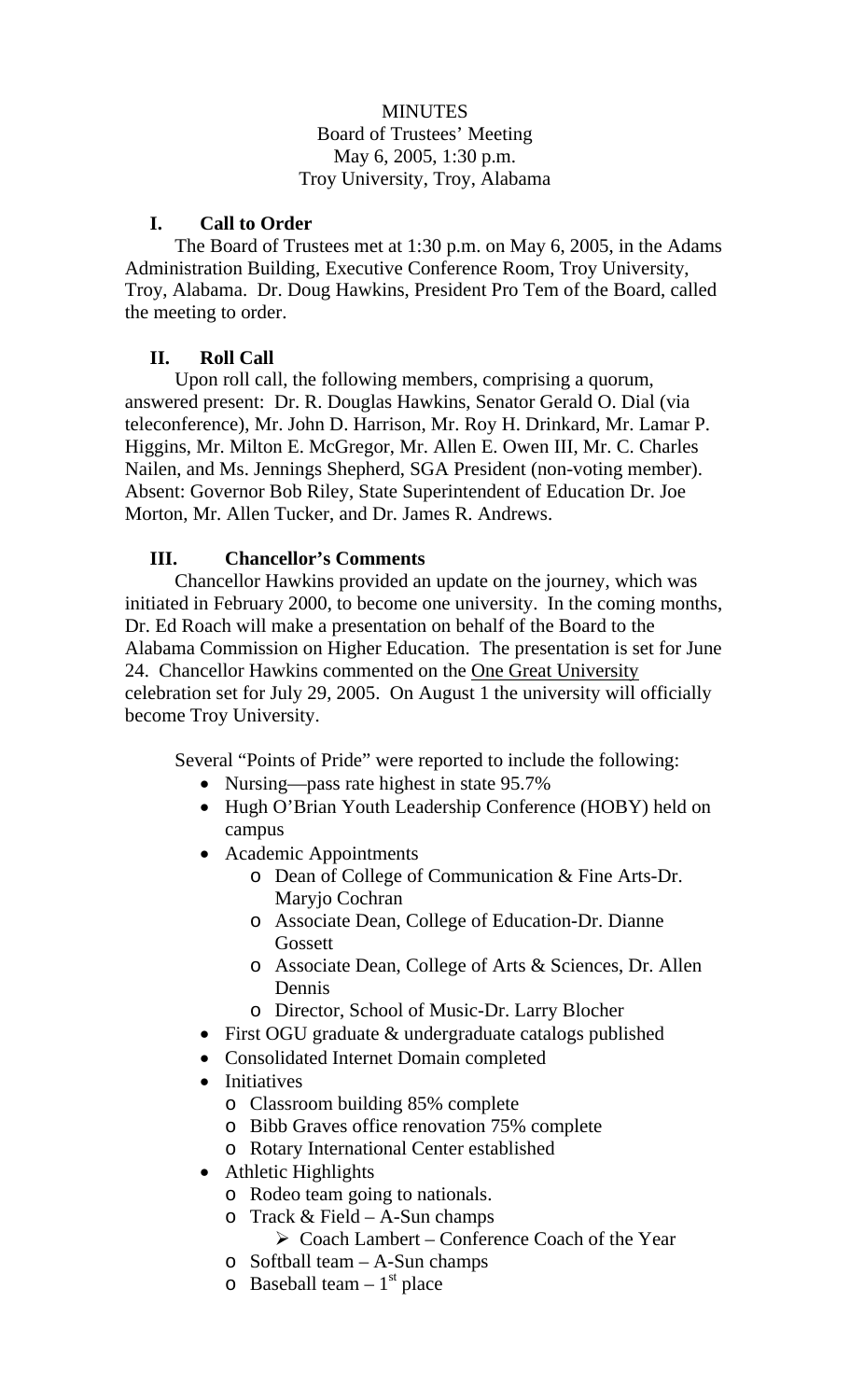- Bold Goals for 2010
	- o Enroll 40,000 students worldwide
	- o 800 international students
	- o Faculty salaries to Southeast average
	- o Double number of African-American faculty members and administrators
	- o Employee health insurance to state average
	- o Construct two new classroom buildings in Montgomery
	- o "Fraternity Village" in Troy
	- o Establish an "Honors College"
	- o "Quality Enhancement Institute"
	- o Establish a presence in 25 countries
	- o Five study-abroad program per year per college
	- o Retention to 80%
	- o Increase program offerings by 20%
	- o Double grants & contracts to \$20M
	- o In Advancement, launch \$50M capital campaign
	- o Doctoral degree

#### **IV. Agenda**

Resolution No. 1 – Tuition for the 2005–06 Academic Year

 Mr. Harrison reported that the Finance Committee had reviewed the tuition proposal for a four-percent for 2005-2006 and recommends that Resolution No. 1 be approved.

# **ACTION: Mr. Harrison made a motion to adopt Resolution No. 1. A second was provided by Mr. Nailen. There being no further discussion, Resolution No. 1 was approved.**

#### **Resolution No. 1**

### **Tuition for 2005-06**

**WHEREAS**, the Board of Trustees, at its retreat on March 11, 2005, received a thorough briefing on the possibility of a tuition increase for 2005- 06, including information on projected revenues and expenditures; and

**WHEREAS**, the Board did, on March 11, 2005, approve the Chancellor to continue to monitor the results of the legislation budget process; and

**WHEREAS**, revenue and expense projections continue to be similar to those presented in the March 11, 2005, briefing; and

**WHEREAS**, a review of room and board fees suggest that these fees should remain as set for the 2004-05 year; and

**WHEREAS**, all these matters have been considered;

#### **THEREFORE, BE IT RESOLVED BY THE BOARD OF**

**TRUSTEES**, that tuition for the in-state campuses of Troy University shall be in accordance with the attached tuition schedule.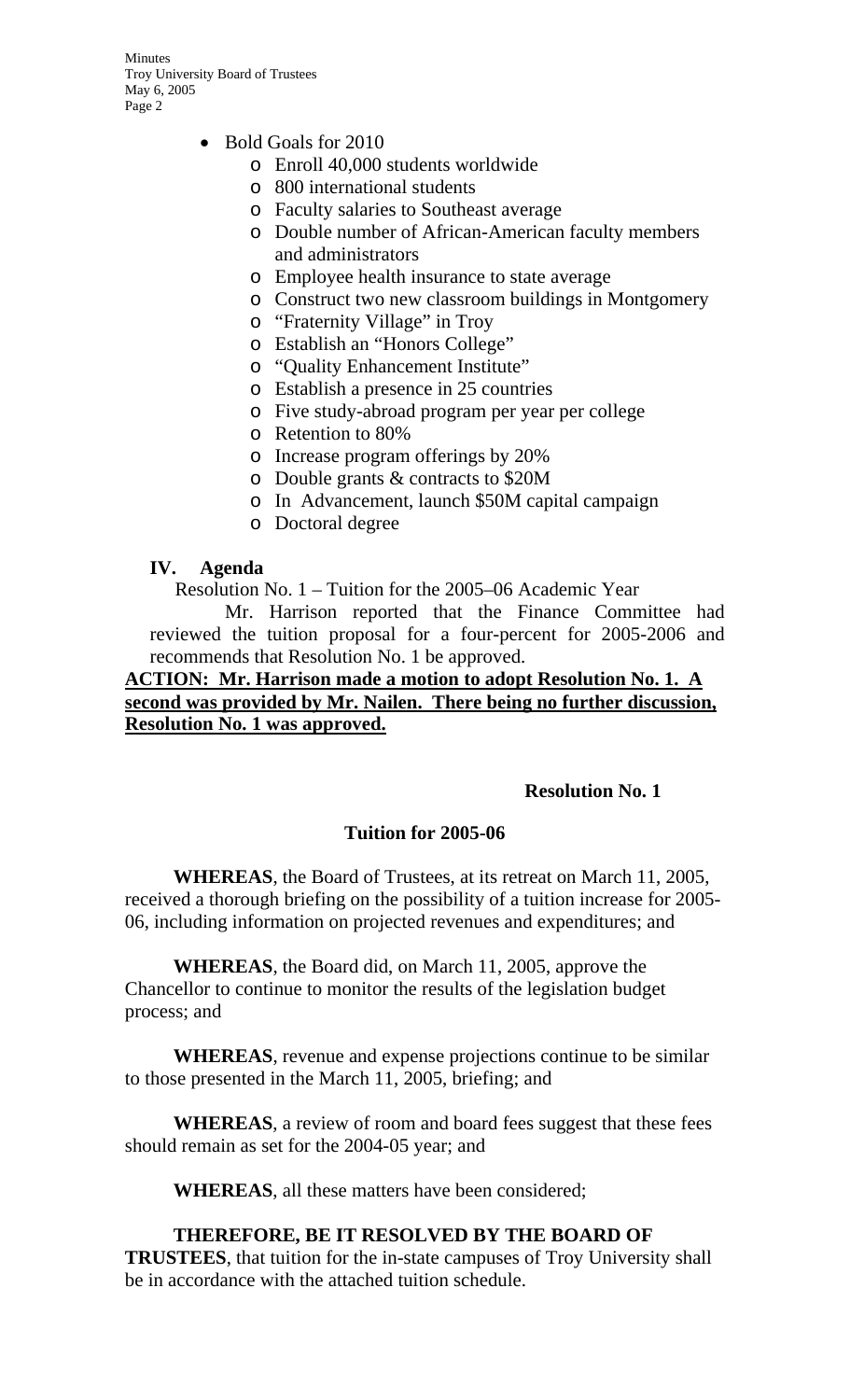**BE IT FURTHER RESOLVED**, that the fees for room and board remain the same as the 2004-05 year as indicated on the attached Room and Board Proposal.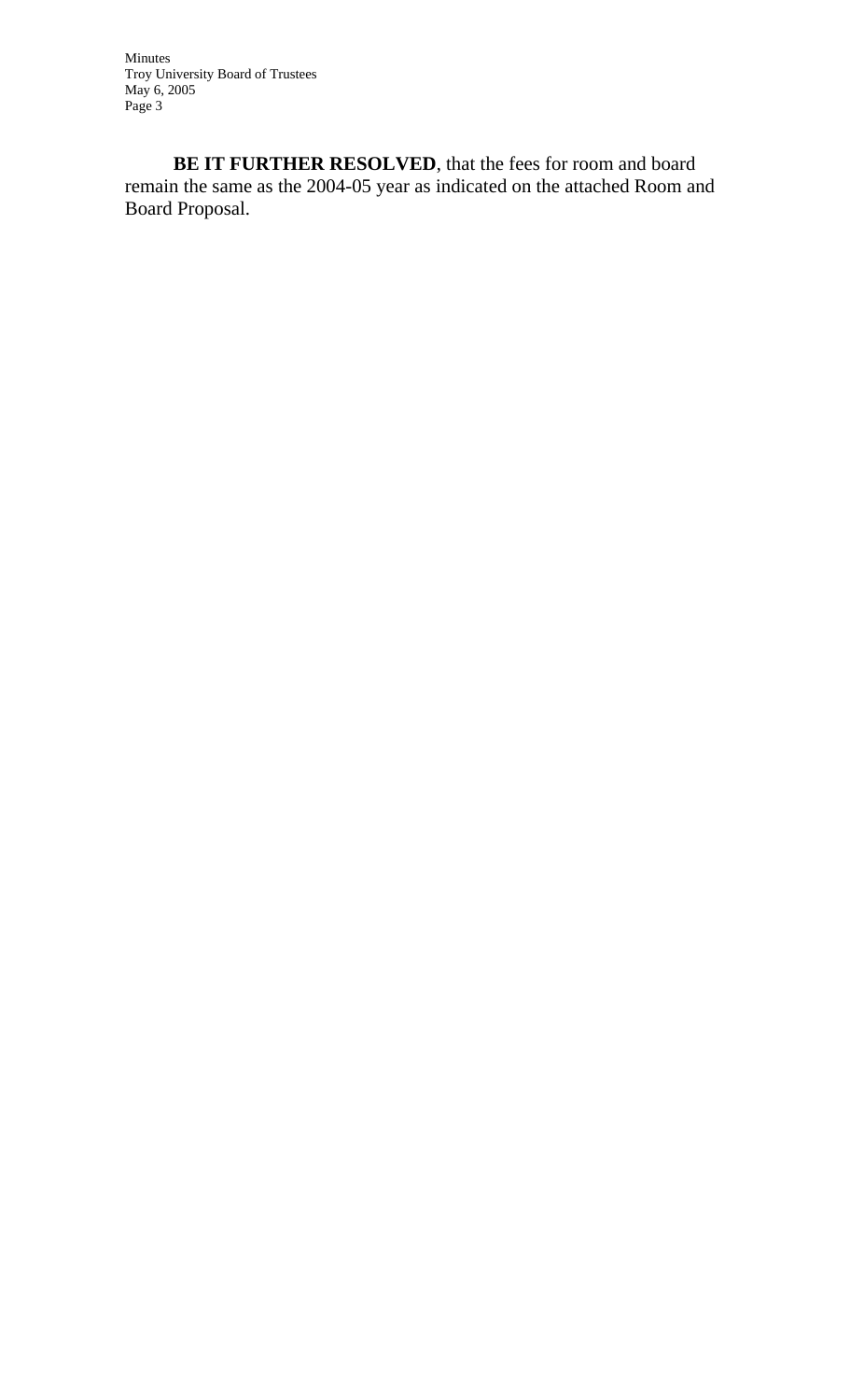M inutes Troy May 6 Page 4 University Board of Trustees , 2005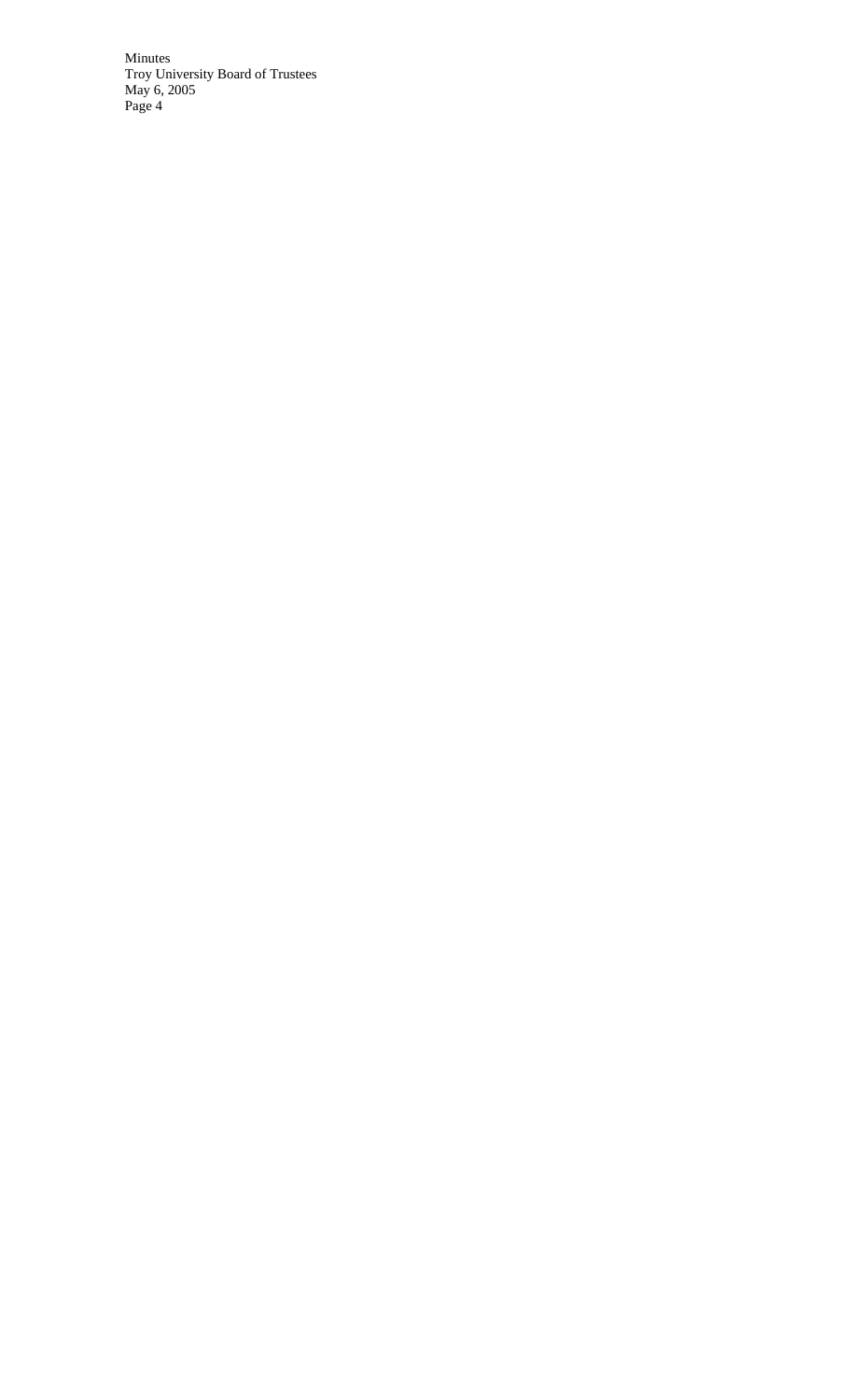# **2005-06 Tuition Rates Per Semester for the In-State Campuses of Troy University**<sup>1</sup>

| 2004-05 | 2005-06 | % Increase Over 2004-05 |  |
|---------|---------|-------------------------|--|
| 1925    | 2002    | 4 %                     |  |
| 167     | 170     | $4\%$                   |  |
|         |         |                         |  |
| 175     | 182     | 4 %                     |  |
|         |         |                         |  |

- Out-of-state students pay twice the regular tuition charge.

**-** The fee to audit a course is one-half regular tuition.

\_\_\_\_\_\_\_\_\_\_\_\_\_\_\_\_\_\_\_\_\_\_\_

<sup>&</sup>lt;sup>1</sup> This excludes University College. Tuition at University College sites (including Distance Learning) is established in relation to the local higher education market and through negotiations with military, corporate, and civilian contractors.

<sup>&</sup>lt;sup>2</sup> Full-time rates(12-16 hrs) are not available for summer school terms.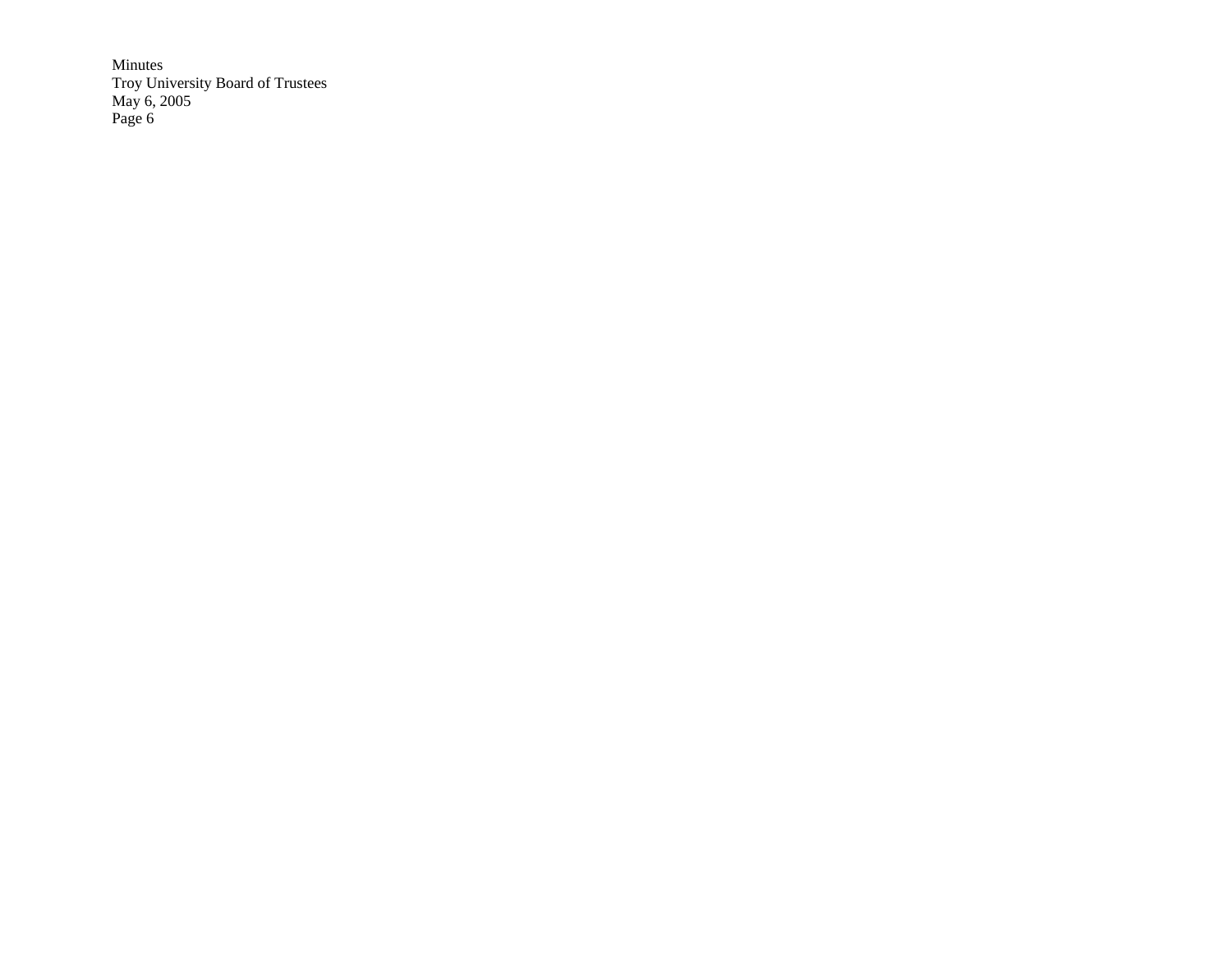# **Room and Board Rate Proposal 2005-2006**

**Room**

| <b>Type of Room</b>           | <b>Present Rate</b> | <b>Proposed Rate</b> | <b>Dollar Difference</b> | Percentage<br><b>Increase</b> |
|-------------------------------|---------------------|----------------------|--------------------------|-------------------------------|
| <b>Traditional Room</b>       | 1150.00             | 1150.00              | 0.00                     | 0%                            |
| Cowart/Clements/Hill          |                     |                      |                          |                               |
| Crest/Sorority                | 1355.00             | 1355.00              | 0.00                     | 0%                            |
| <b>Dill Hall</b>              |                     |                      |                          |                               |
| One bedroom                   | 1480.00             | 1480.00              | 0.00                     | 0%                            |
| One bedroom-<br>$efficiency*$ | 1560.00             | 1560.00              | 0.00                     | $0\%$                         |
| Two bedroom                   | 1395.00             | 1395.00              | 0.00                     | 0%                            |
| Two bedroom-deluxe            | 1555.00             | 1555.00              | 0.00                     | $0\%$                         |
| <b>Pace Hall</b>              |                     |                      |                          |                               |
| One bedroom-one<br>resident   | 1580.00             | 1580.00              | 0.00                     | 0%                            |
| One bedroom-two<br>residents  | 1455.00             | 1455.00              | 0.00                     | 0%                            |
| Two bedroom-two<br>residents  | 1580.00             | 1580.00              | 0.00                     | 0%                            |
| Two bedroom-four<br>residents | 1375.00             | 1375.00              | 0.00                     | 0%                            |
| <b>Shackelford</b>            |                     |                      |                          |                               |
| Single                        | 1545.00             | 1545.00              | 0.00                     | 0%                            |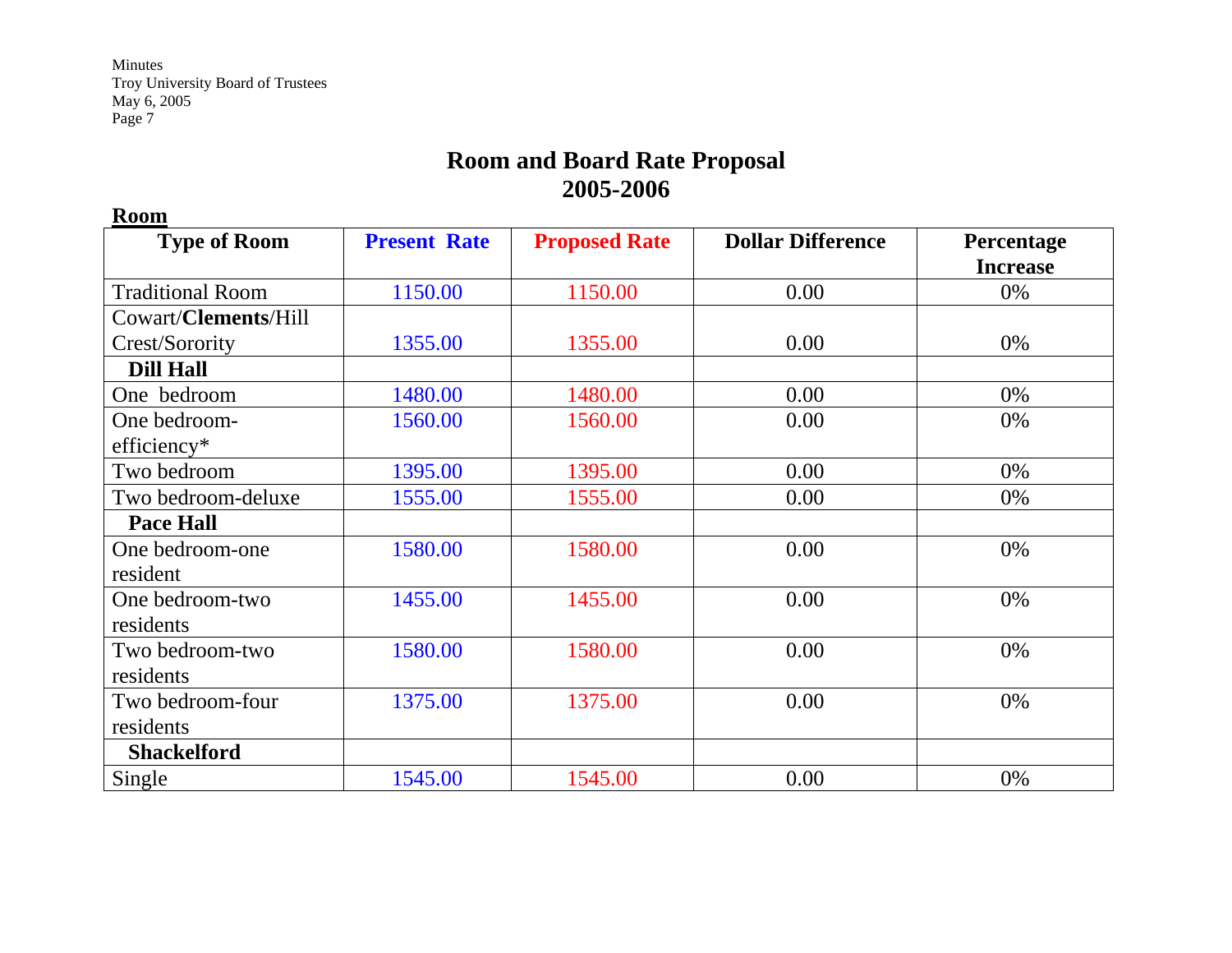| One bedroom-two   | 1430.00 | 1430.00 | 0.00 | 0% |
|-------------------|---------|---------|------|----|
| residents         |         |         |      |    |
| Two bedroom-four  | 1355.00 | 1355.00 | 0.00 | 0% |
| residents         |         |         |      |    |
| <b>University</b> |         |         |      |    |
| <b>Apartments</b> |         |         |      |    |
| One bedroom-lower | 310.00  | 310.00  | 0.00 | 0% |
| One bedroom-upper | 320.00  | 320.00  | 0.00 | 0% |
| Two bedroom-lower | 335.00  | 335.00  | 0.00 | 0% |
| Two bedroom-upper | 345.00  | 345.00  | 0.00 | 0% |

All costs above are for a semester with the exception of the University Apartments which are leased on a monthly basis.

# **Meal Plans/Board (Revised)**

| <b>Type of Plan</b>        | <b>Present Rate</b> | <b>Proposed Rate</b> | <b>Dollar Difference</b> | <b>Percentage</b> |
|----------------------------|---------------------|----------------------|--------------------------|-------------------|
|                            |                     |                      |                          | <b>Increase</b>   |
| 19 meal plan $+$ 50 points | 1256.00             | 1256.00              | 0.00                     | 0%                |
| 12 meal plan + $150$       | 1256.00             | 1256.00              | 0.00                     | 0%                |
| points                     |                     |                      |                          |                   |
| 9 meal plan $+$ 300 points | 1256.00             | 1256.00              | 0.00                     | 0%                |
| 6 meal plan + 450 points   | 1256.00             | 1256.00              | 0.00                     | 0%                |

\*\*Please note that meal plan/board prices do not include sales tax.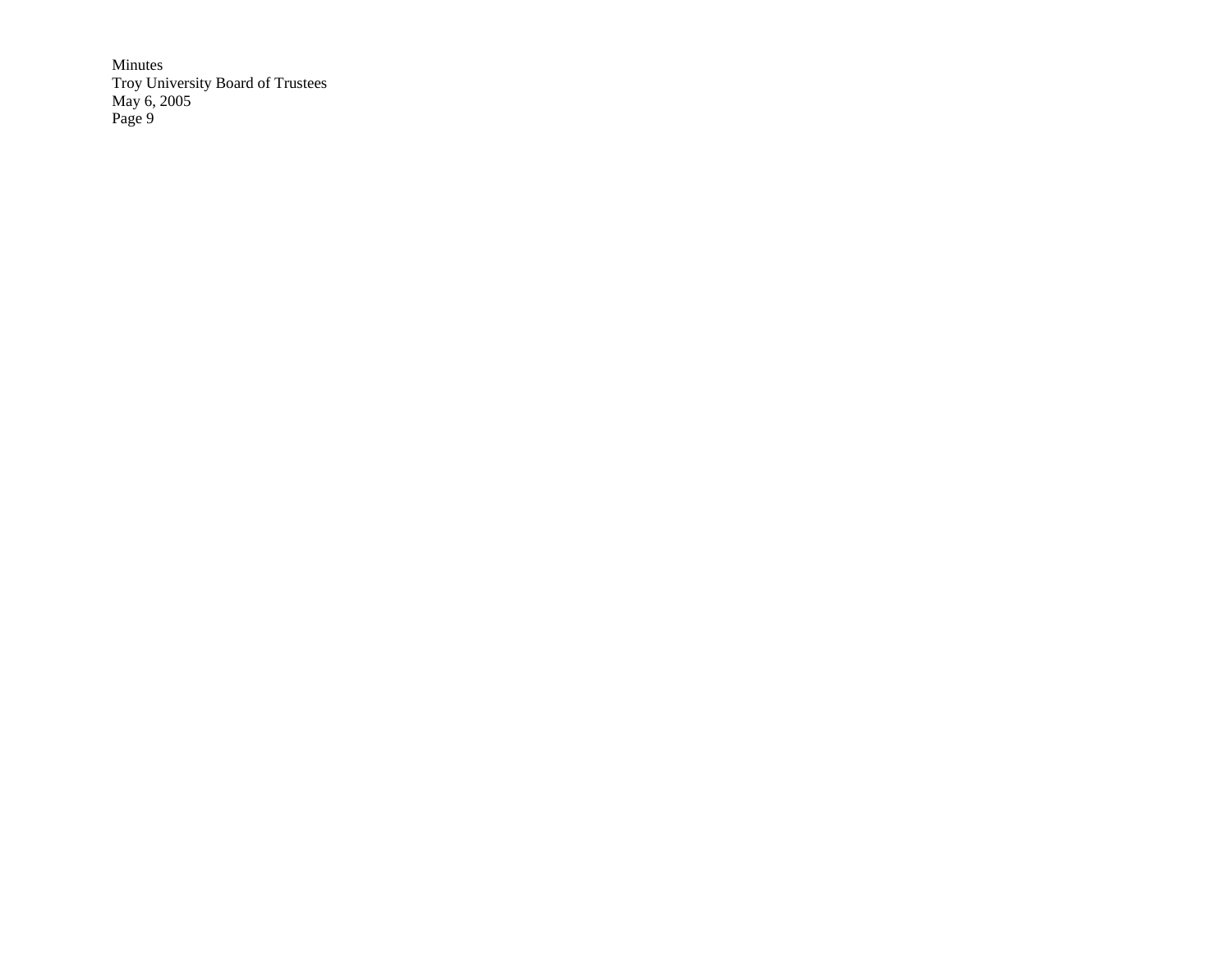Minutes Troy May 6 Page 10 University Board of Trustees , 2005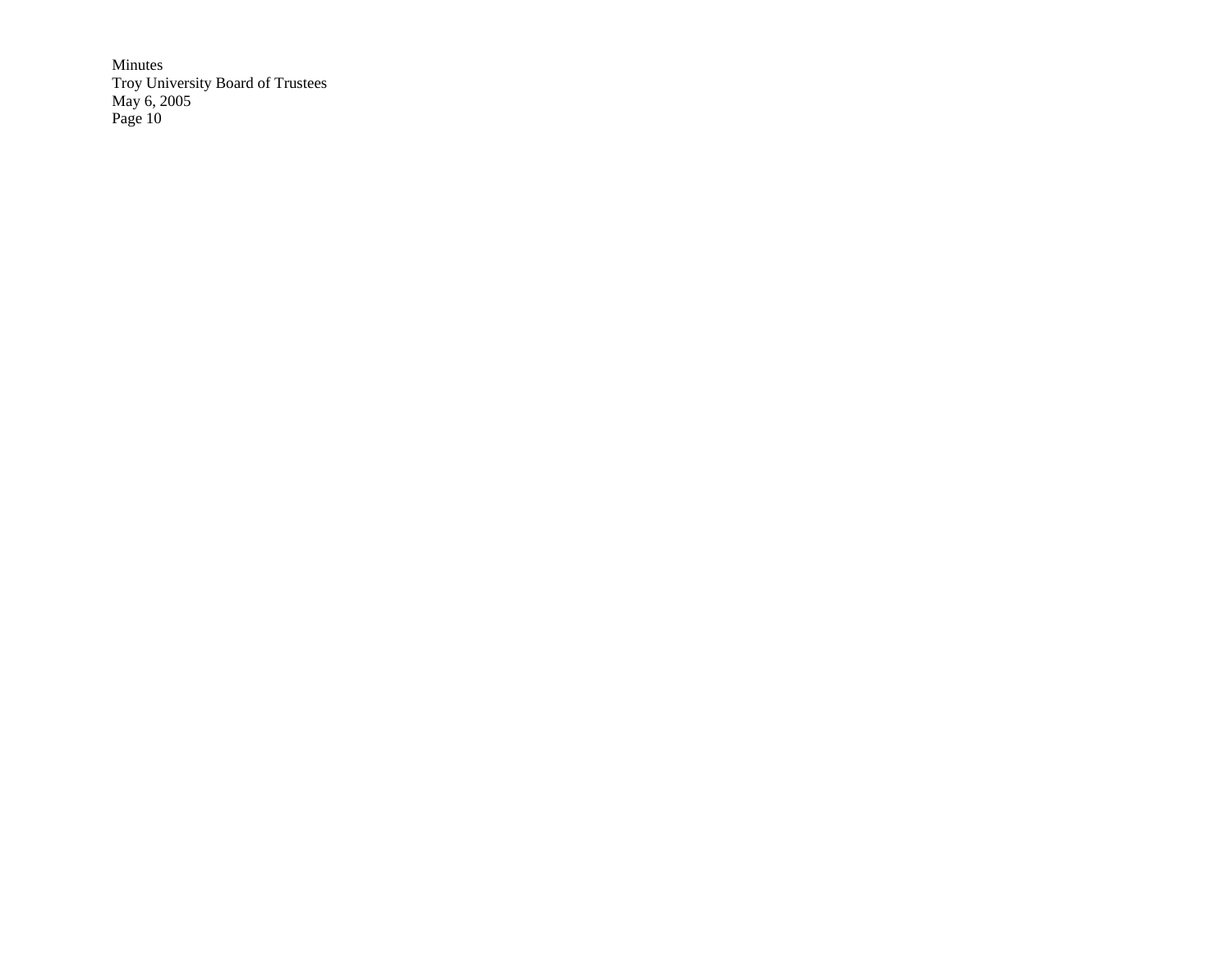**a.** 2005 Board of Trustees Status Report to the Alabama Commission on Higher Education (ACHE)

Mr. Higgins was called upon to introduce the above topic and he called upon Dr. Roach to brief the Board. Dr. Roach reported that the Alabama Commission on Higher Education has asked that each university's Board of Trustees present a report showing how the goals and objectives of the university are consistent with the Alabama Plan for Higher Education. The following draft report was shared with the Board for its review and approval.

# **ACTION: Mr. Higgins moved for adoption of the plan. Seconded by Mr. Harrison, the proposed presentation to ACHE, as follows, was approved.**

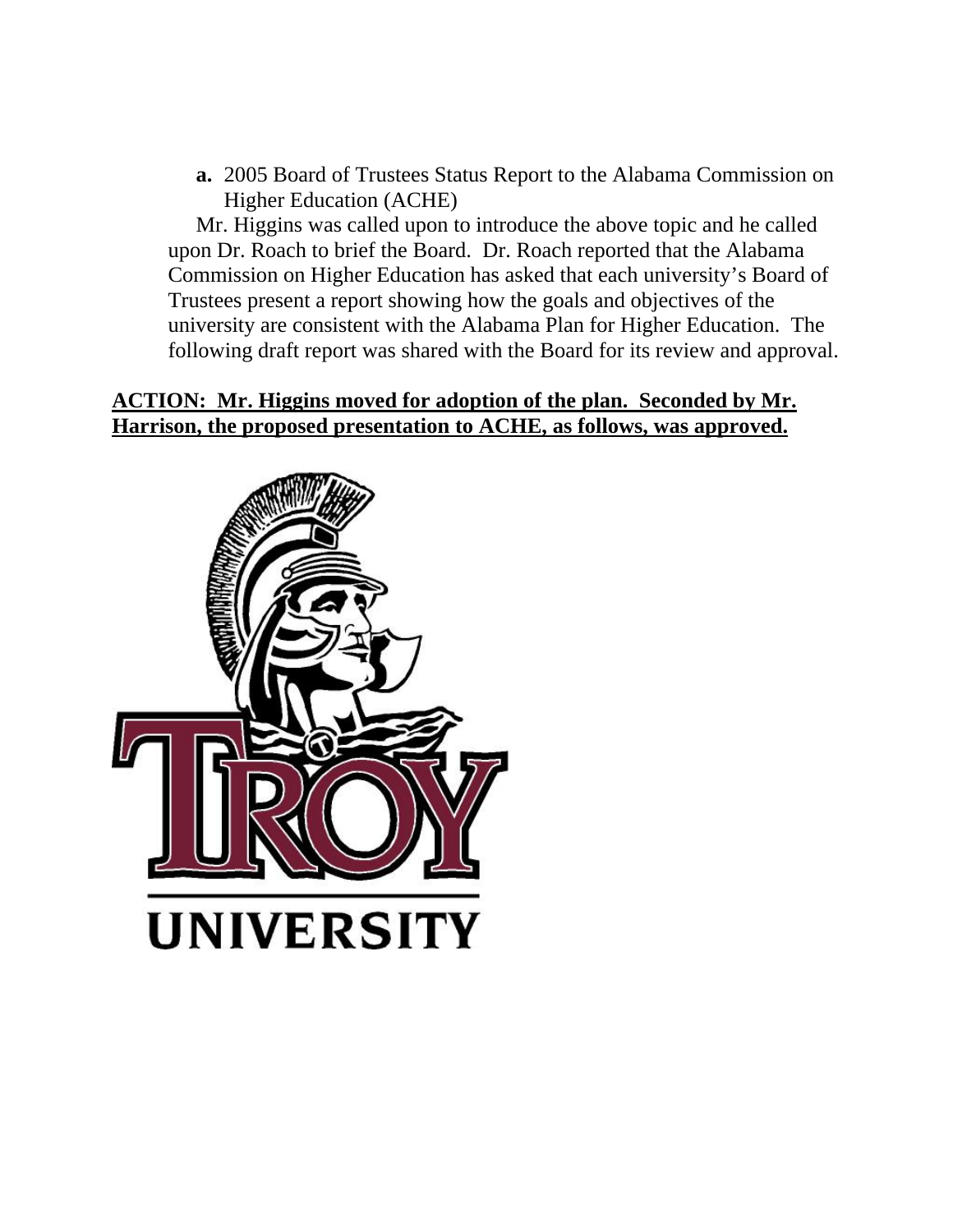> **Troy University Board of Trustees Report On the Statewide Plan for Higher Education of Alabama May 2005**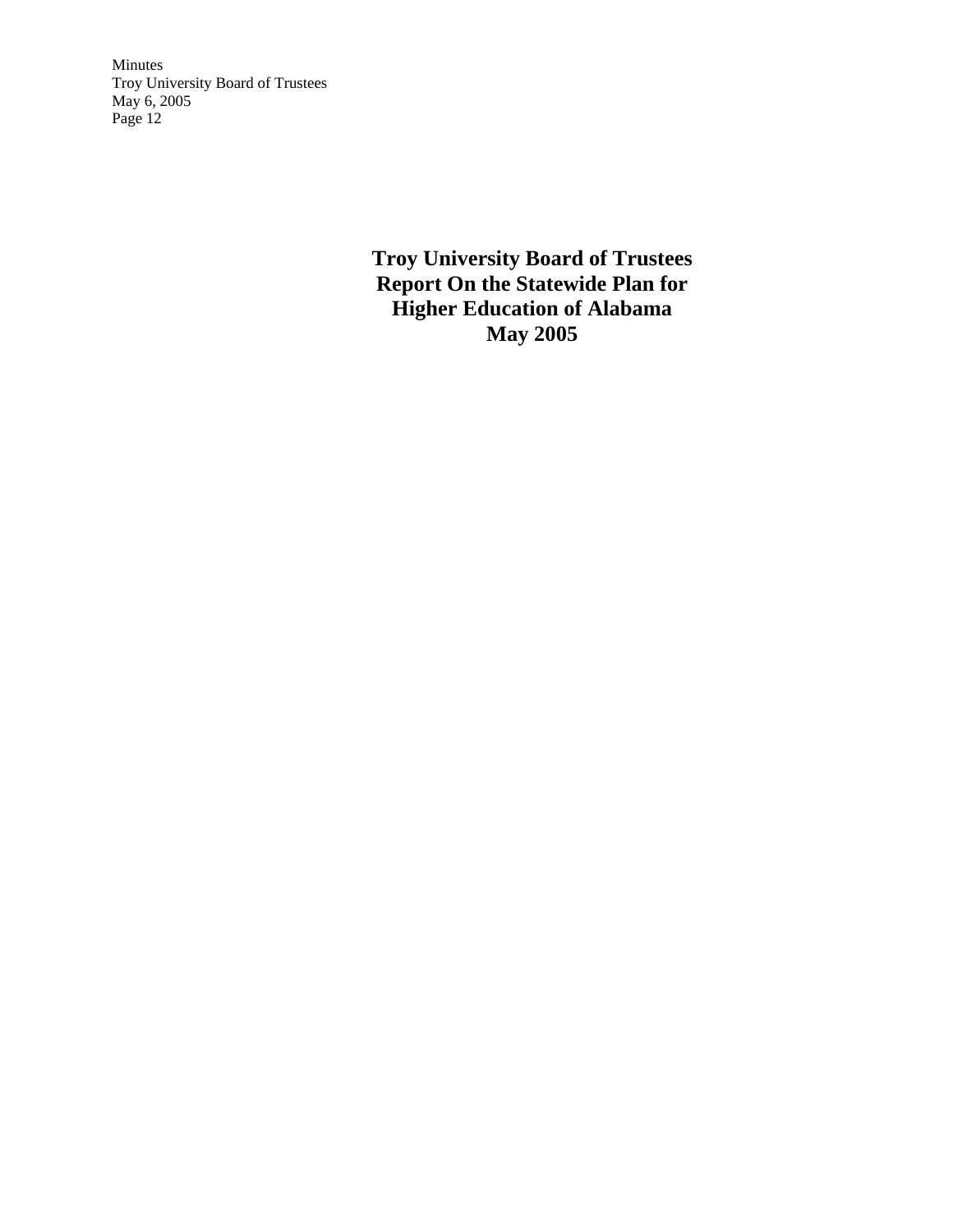### **Introduction**

The Troy University Board of Trustees shares the goals of access, cooperation, quality, resource enhancement, and workforce development as outlined by the Alabama Commission on Higher Education (ACHE). These goals are at the heart of the University's merger of the institutions comprising the Troy State University System, a process that began officially in 2000. At its most fundamental level, this process consisted of taking three separately accredited institutions and unifying them under one academic accreditation.

This report will show the relationship between the goals of the ACHE plan and the Board of Trustees goals which led to the unification of Troy University. In addition, the university is in the first phase of developing its new strategic plan for 2005-2010—*Vision 2010.* All University planning efforts reflect the State Plan, and further each objective in the new plan is tied to University Strategic Initiatives, State Plan Goals and University Goals as follow.

### **Purpose of the State Plan for Alabama Higher Education and The Mission of Troy University**

The purpose of the State Plan is "(1) to focus public attention on important strategic issues facing Alabama higher education and the state; (2) to articulate Alabama's needs and its vision for higher education; (3) to commit resources necessary to provide high quality teaching, scholarships, research, and public service programs for Alabama citizens; and (4) to promote stronger working relationships among stakeholders with an interest in establishment of common goals and the resolution of issues related to the improvement of higher education in Alabama."

While the purpose of the State Plan is to set forth possibilities, the mission of Troy University is to make possibilities a reality:

Troy University is a public institution comprised of campuses throughout Alabama and worldwide. International in scope, Troy University provides a variety of educational programs at the undergraduate and graduate levels for a diverse student body in traditional and nontraditional and emerging electronic formats. Academic programs are supported by a variety of student services, which promote the welfare of the individual student. Troy University's dedicated faculty and staff promote discovery and exploration of knowledge dedicated to life-long success through effective teaching, creative partnerships, scholarship and research.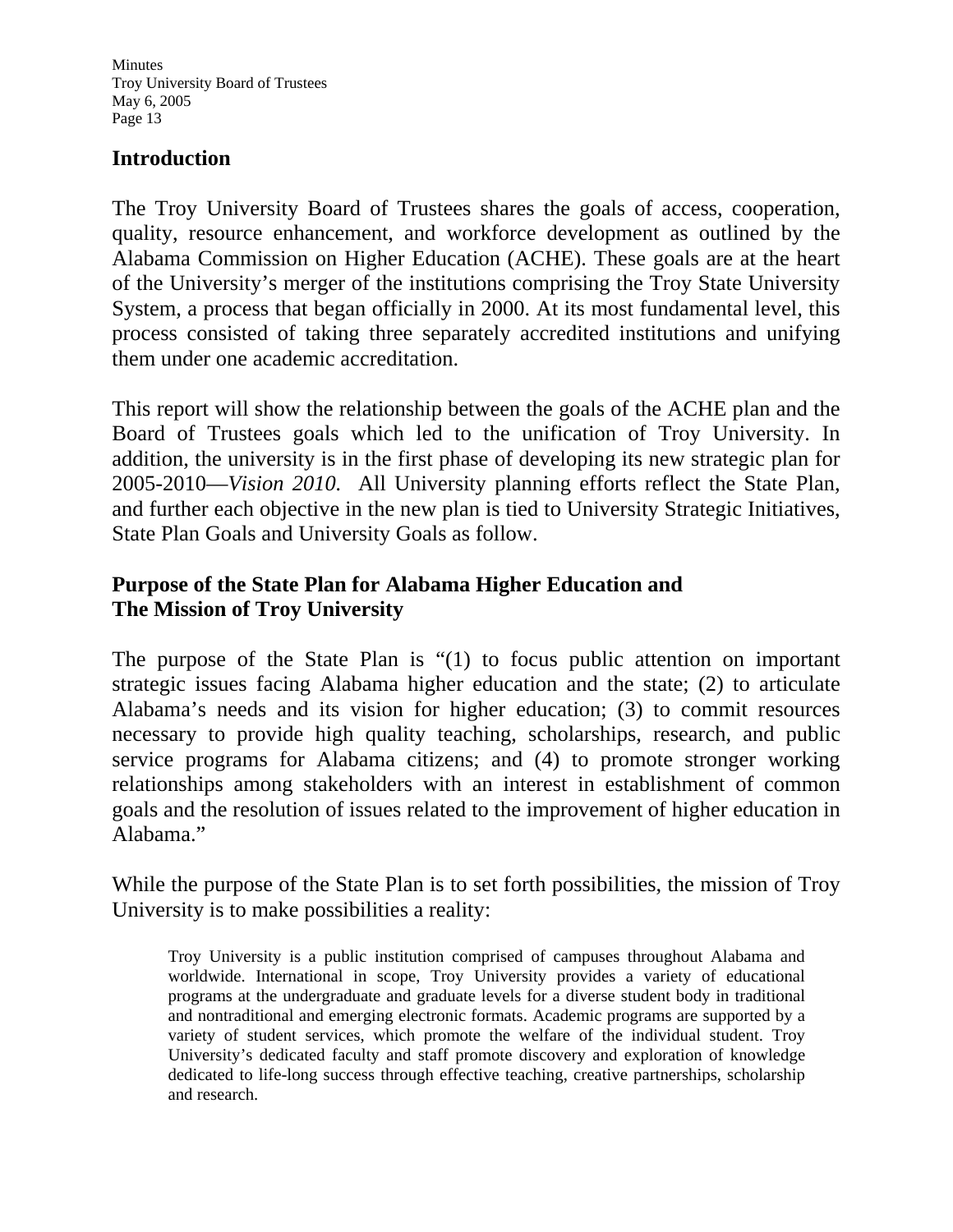At the highest level Troy University addresses each of the four-part purpose statement, Both missions assist citizens statewide, both champion higher education as the means to address state needs, and both have the uppermost regard for quality and cost effectiveness. Troy University's mission contains the very essence of the state plan: "*Troy University's dedicated faculty and staff promote discovery and exploration of knowledge dedicated to life-long success through effective teaching, creative partnerships, scholarship and research."* 

#### **State Plan Goals and Troy University Goals and Actions**

State Plan Goal 1—Access: Elevate the educational attainment levels of all citizens.

- Through its College of Education, Troy University trains teachers for Alabama's classrooms.
- TROY, with its leadership in the development of the AGSC/STARS Program, helps students in Alabama community colleges transfer to universities without loss of academic credit.
- As of fall semester 2004, between 8,000-9,000 students enrolled on TROY's campuses in Alabama are classified as adult "nontraditional" students. Troy University makes education accessible for adults by offering classes in the evenings, on weekends and over the Internet.
- Continuing education courses on the Dothan Campus served 650 students in 2003-2004.
	- **1. Troy University Goal: Provide a variety of undergraduate and graduate programs in traditional, non-traditional and electronic formats.**
	- **2. Troy University Goal: Maintain a diverse student population.**

State Plan Goal 2—Cooperation: Offer relevant educational programs that address economic, intellectual, and social problems by partnering with business, government, K-12, and private sector entities.

- Troy University has identified almost 125 separate partner organizations or agencies, ranging from municipalities, K-12 schools, private firms and state or federal agencies.
	- **1. Troy University Goal: Ensure the development of creative partnerships, scholarship and research.**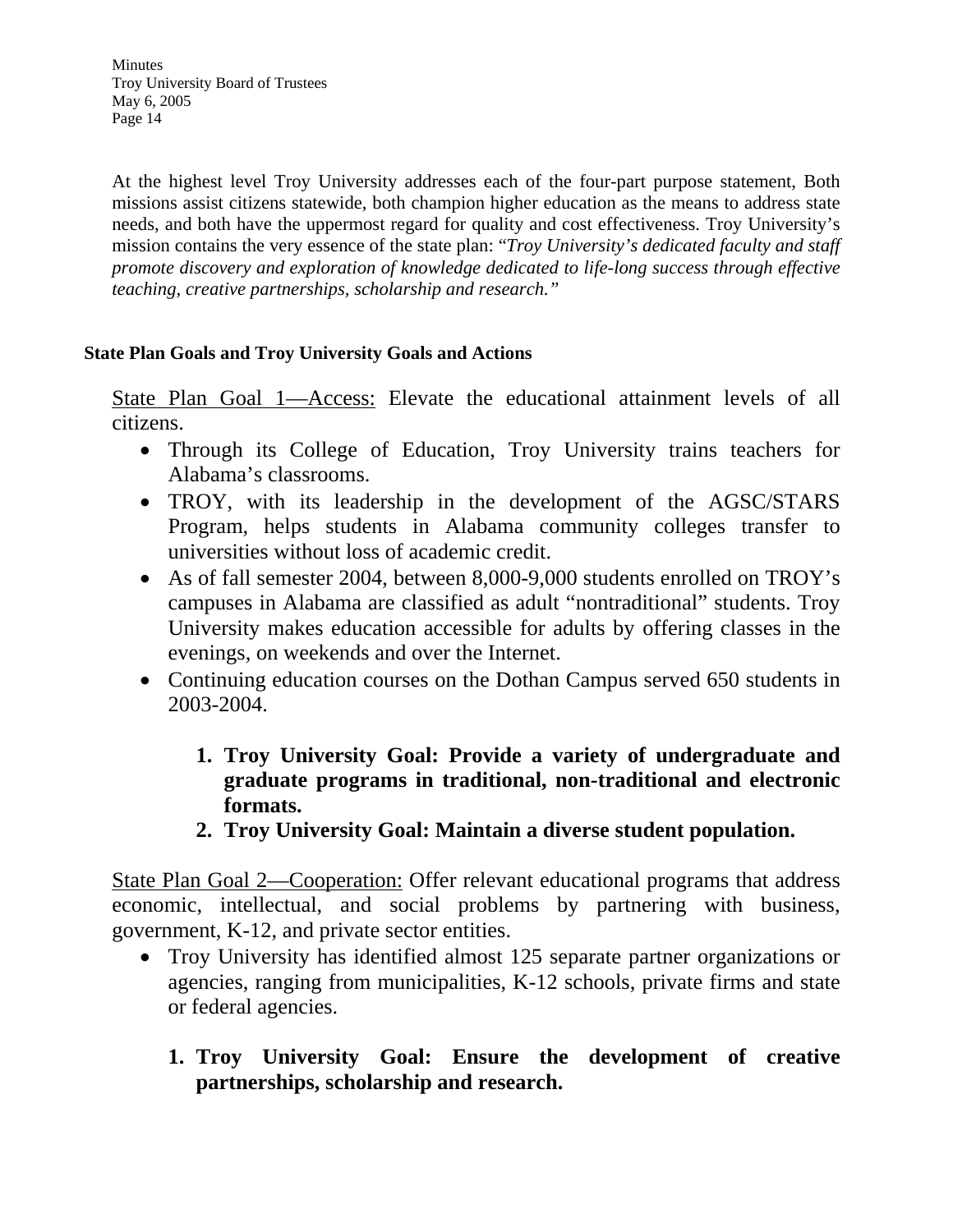# **2. Troy University Goal: Provide services that promote the individual welfare of students.**

State Plan Goal 3—Quality: Strengthen instructional programs, evaluate and assess their effectiveness, and use the results to improve quality.

Troy University's transformation from a system to a unified university will enhance the academic mission of the University in several ways:

- 1. **Accreditation**. One institution will eliminate the need to seek separate SACS/specialized accreditation processes, resulting in a reduction of faculty/staff time and cost savings while achieving the same end.
- 2. **Program viability**. Troy University's main campus already enjoys the highest program viability among Alabama public colleges and universities. Unification of system campuses would immediately enhance program viability at the Dothan and Montgomery campuses.
- 3. **Eliminate duplication**. The University will issue one academic calendar, one faculty handbook, one student handbook, one undergraduate bulletin and one graduate bulletin system-wide.
- 4. **Better Positioned for academic excellence**. Troy University will be in better position to expand graduate school to include need-driven programs. This will build on the University's status as the largest provider of graduate degrees in Alabama.
- 5. **Extensive use of higher education technology**. Troy University will be on the leading edge of digital programming and distance learning programming.
- 6. **Greater job and career options**. A much larger and more visible university will gain more attention from other graduate schools and corporations.

As part of its transformation, TROY worked extensively with the Commission on Colleges of the Southern Association of Colleges and the Alabama Commission of Higher Education to ensure quality was maintained every step of the way.

Quality improvement is ongoing as is monthly review of strategic plans. There is also an annual leadership conference wherein the leaders of the University (some 154 in 2004) review the state of the institution. Chancellor Hawkins also meets biweekly with his cabinet and the senior vice chancellors of the institution.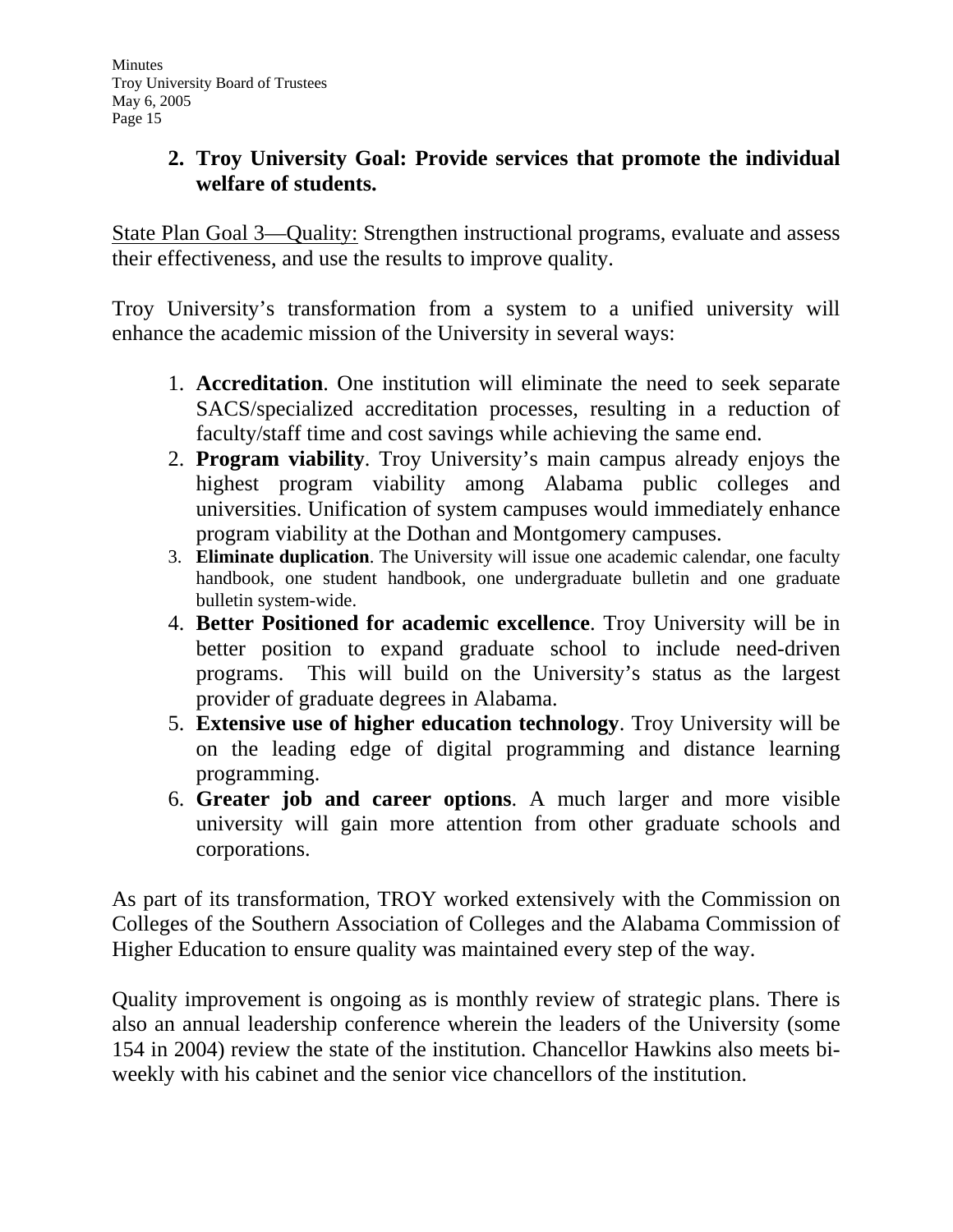**1. Troy University Goal: Ensure effective teaching.** 

### **2. Troy University Goal: Maintain a dedicated faculty and staff.**

State Plan Goal 4—Resources: Strive for a sustained level of funding that will allow citizens to reach educational objectives, attain cultural and social goals, and position Alabama to compete economically in the region.

- Troy University is in the initial phase of a capital campaign to help offset capital and large programmatic needs of the institution.
- Troy University will be conducting an economic impact study to gain a better understanding of how it affects the region and state.
- Troy University's merger of three institutions into one will save the state of Alabama \$16 million over the next 10 years.
- Troy University's Office of Sponsored Programs reported funding of grants and contracts of more than \$10 million for fiscal year 2003-2004. In 1990, total grants and contracts activity for Troy was less than \$300,000.

# **1. Ensure efficient and effective operations and to assess and provide resources as needed to implement institutional mission, goals and objectives.**

State Plan Goal 5—Workforce Development: Enhance economic prosperity by involving all segments of public education in Alabama's economic future.

- Troy University has partnered with the Alabama Development Office to share office space at the TROY site in Heidelberg, Germany, and to help recruit business for Alabama. A similar arrangement for Korea is in the planning stages.
- Troy University maintains strong elementary and secondary certification programs and CEUs for teachers as well as advanced degrees. Given this track record it will continue to explore a doctorate degree in educational leadership over the next five years.
- Troy University graduates more persons with masters programs than all other state colleges and universities combined. It is also exploring IT-based degree options more in-line with market-driven needs.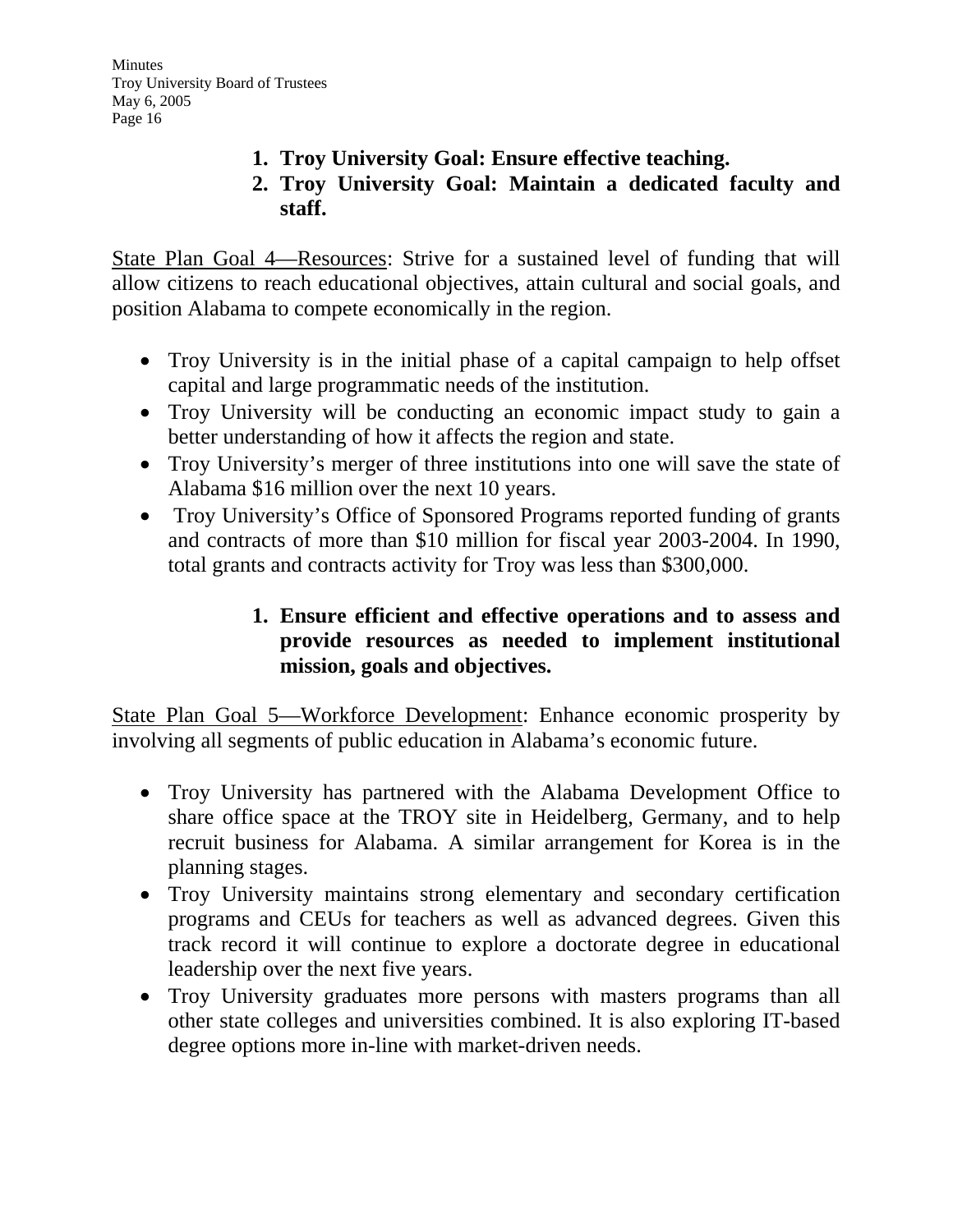- Through the creation of an international economic development center on the Troy campus, the university will continue to lead the way for helping all segments of the population reach out to and bring the world to Alabama.
- Troy University is a life-long learning institution. Across the state, nation and world one can find members of the United State Armed services who would not have their current level of educational attainment with out this institution.

# **1. Promote discovery and exploration of knowledge dedicated to life-long learning success.**

### **Conclusion**

It is the opinion of the Board of Trustees of Troy University that this institution is an Alabama treasure providing quality education, partnerships and multiple levels of economic development for the state. Over the course of the next five years we fully expect the university will lead the way in its entrepreneurial spirit to do even more for its students and all citizens of the state of Alabama.

**b.** Ratification of Mail Resolutions Awarding Honorary Degrees

• **Resolution No. 2**—Wallace D. Malone

Mr. Higgins was called upon to introduce Resolution No. 2 being awarded to Mr. Wallace Malone.

# **ACTION: On a motion by Mr. Higgins, seconded by Mr. Drinkard, the Board approved Resolution No. 2 which follows.**

**Resolution No. 2** 

# **AWARDING HONORARY DEGREE**

WHEREAS, Wallace D. Malone, a native of Dothan, Alabama, and a graduate of the University of Alabama and the Wharton School of the University of Pennsylvania, has served Troy University with great distinction;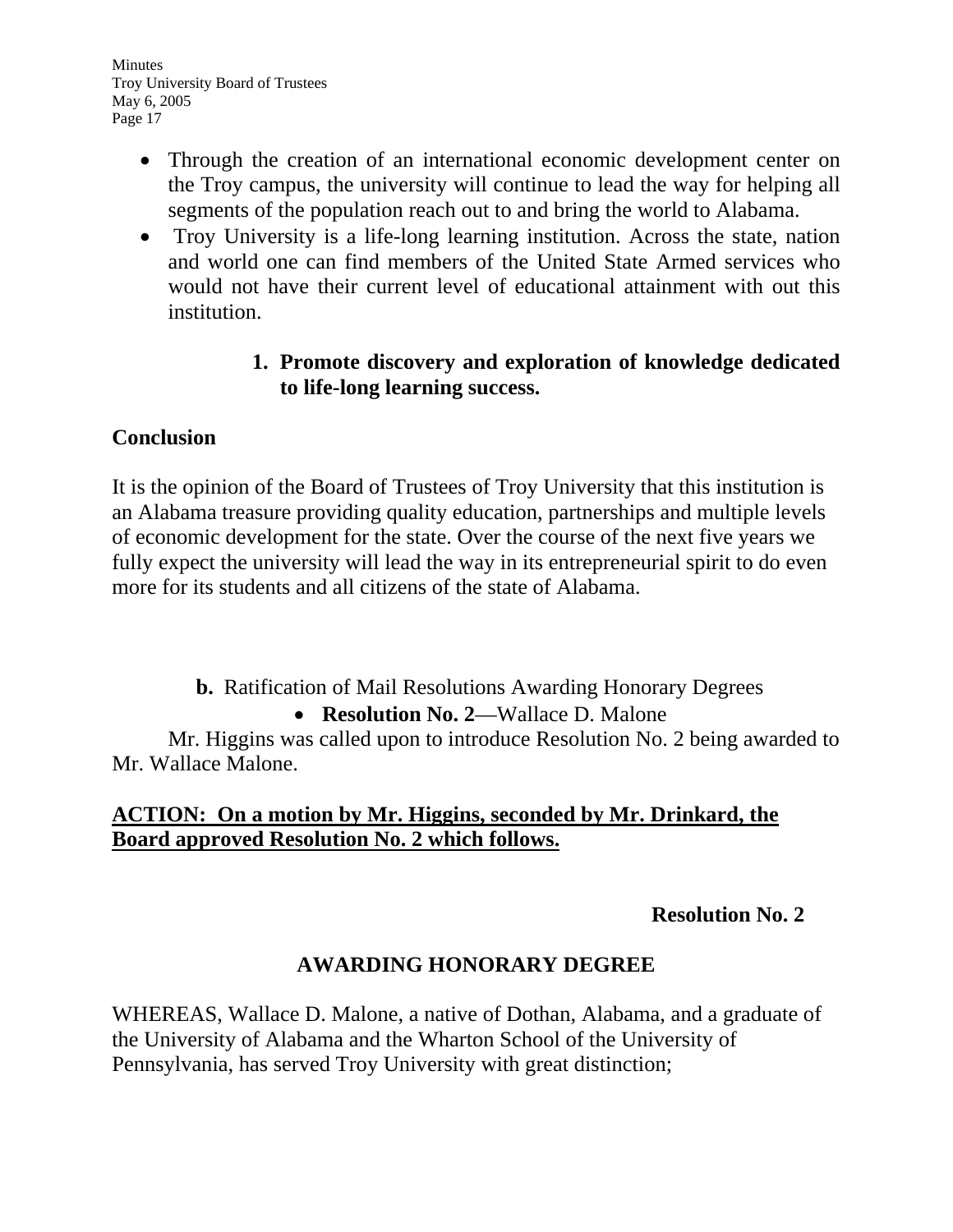WHEREAS, Wallace Malone served Troy University as member of the Board of Trustees for more than twenty years;

WHEREAS, Wallace D. Malone successfully presided as the president protempore of the Troy University Board of Trustees in the same time-frame,

WHEREAS, Wallace D. Malone has recognized the on-going efforts of the unification of the Troy State University System into one great university as a most worthwhile and laudatory undertaking;

WHEREAS, Wallace D. Malone has remained true to the highest ideals of the academy, and the future growth of Troy University, he has earned the everlasting gratitude of generations of alumni by enhancing the value of a Troy University degree.

THEREFORE BE IT RESOLVED that the Honorary Degree of Doctor of Humane Letters is hereby awarded to Wallace D. Malone to be conferred at the commencement exercises for Troy University, Troy, Alabama, on May 6, 2005.

**i. Resolution No. 3—**Dr. James Rogers

Mr. Higgins introduced Resolution No. 3 to award an honorary degree to Dr. Jim Rogers.

# **ACTION: Mr. Higgins provided a motion to approve Resolution No. 3. Seconded by Mr. Owen, Resolution No. 3, which follows, was approved.**

# **Resolution No. 3**

# AWARDING HONORARY DEGREE

WHEREAS, James T. Rogers has served higher education with great merit;

WHEREAS, James T. Rogers, a native of Cleveland, Mississippi graduated from Delta State University and Florida State University and served in the U.S. Navy as pilot and flight instructor;